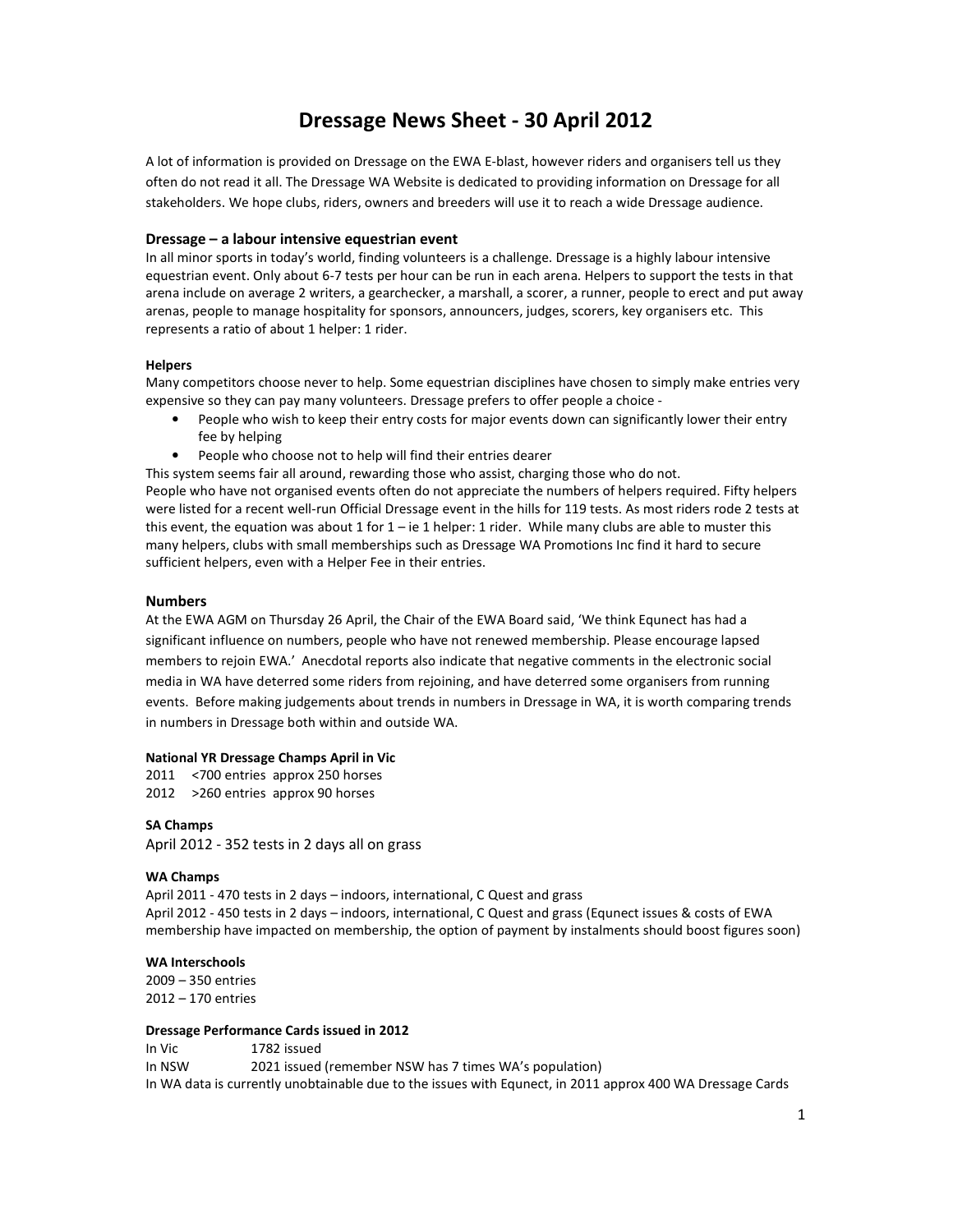## **DDF**

Every EWA discipline collects levies from their competitions, and Dressage is no exception.

In the past, funding from Dressage Performance Cards, Dep't of Sport & Rec, & Healthways was allocated to Dressage WA to run our sport. Dressage Performance Card revenue, DSR funding, and most Healthways funds no longer go to Dressage WA. At present, the only revenue source available to Dressage WA to run the sport is DDF Levies.

Until late 2011 all DDF decisions were made by a DDF Sub-Committee, (funds were allocated to events which met set criteria). The CEO of EWA then realised that this was unconstitutional. State discipline committees must manage all monies. DWA now manages DDF. The first step taken was to make the DDF Application process much quicker and simpler, to attract applications from more clubs. The DDF Form is on the DWA & EWA websites. Only 2 applications had been received by 31 March, so the closing date was extended.

## **DWA extended the DDF Application closing date for 2012 to the end of April.**

| <b>DWA DDF Levies</b>                                   |      | <b>Another Discipline Levies</b><br>(This data was provided by the CEO of EWA) |      |
|---------------------------------------------------------|------|--------------------------------------------------------------------------------|------|
| Annual awards at EWA Awards Night                       | 1%   | Annual awards at EWA Awards Night                                              | 2%   |
| Officials' travel & Chair's travel to ADC meeting       | 4%   | Officials travel                                                               | 8%   |
| Officials education, fees & accommodation (incl TD's)   | 22%  | Officials fees (such as TD's)                                                  | 20%  |
| Grants to clubs                                         | 45%  | Grants to clubs                                                                | 30%  |
| Rider support                                           | 6%   | Rider support                                                                  | 8%   |
| EWA officials membership                                | 3%   | EWA officials membership                                                       | 3%   |
| Equipment purchase or hire                              | 5%   | Equipment purchase or hire                                                     | 15%  |
| Prizes, rugs, money etc                                 | 6%   | Prizes, rugs, money etc                                                        | 8%   |
| Compulsory annual contribution to the National Dressage | 8%   | FEI fees                                                                       | 6%   |
| Championships                                           |      |                                                                                |      |
| <b>TOTAL</b>                                            | 100% | <b>TOTAL</b>                                                                   | 100% |

## **Levies – comparison between 2011 Budgets DWA with another EWA discipline**

# **Dressage Education**

Dressage Judges Taskforce organises 6-8 Dressage Education Workshops and Seminars each year. DWA places a high priority on education in response to rider feedback & our last survey. Details of Seminars held over the past 3-4 years are on the website. In 2011, over \$10,000.00, largely from DDF, was spent on developing and training officials.

# **Facilities**

*Judges Boxes* - The new Judges Boxes have purposely been built large enough for Mentoring, Sitting In and Shadow Judging, since most WA Judges do not travel to events outside WA to have opportunities for development.

\$3,000.00 has already been donated from Dressage WA/DWAP Inc so far from their 2011 Christmas Dressage Day Fundraiser, another \$3,000.00 from DDF is already committed on Dressage WA's Minutes when they are complete to specifications.

*Surfaces* - The quote the CEO of SEC received in August last year to develop a proper raised base that drains, and to resurface the International Arena at SEC was \$400.000.00. Sport funding from DSR is for new facilities, it is not allocated to maintain or renovate existing facilities. An amount of the magnitude of \$400.000.00 is completely beyond the resources available to Dressage WA.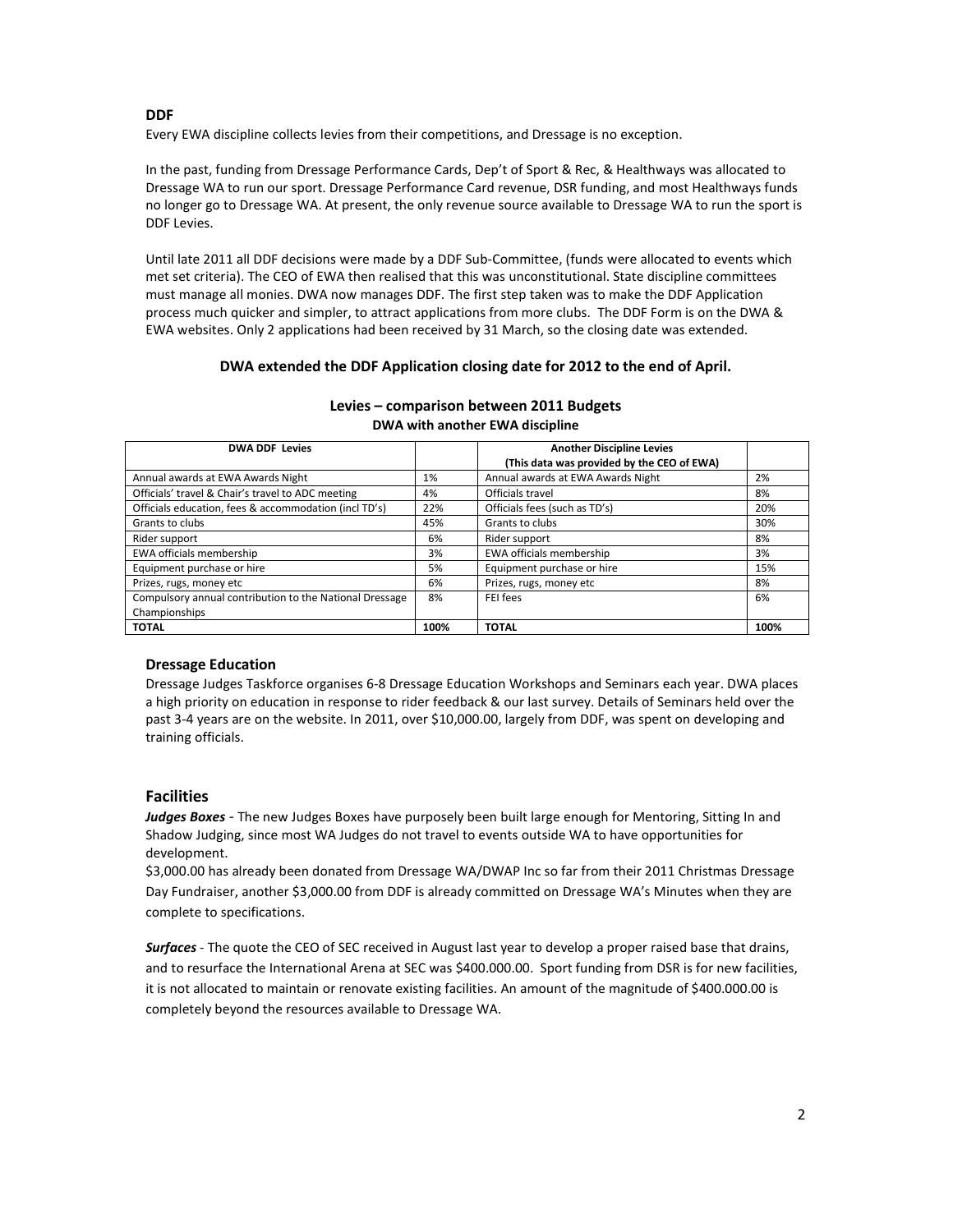## **DP Inc 2012**

Dressage WA has requested EOI's for clubs to run major events including the Dressage Festivals, we have had no responses. Over the past 3 years Tanya Appleby, Sandy Taylor, Val Vesperman, Nadine Herbert and Angela Carroll have done a fantastic job, making the 2 Dressage Festivals a huge success. We have some terrific new people on DWAP Inc who have helped to share several of the big jobs like sponsorship and catering. DWAP Inc will be looking for new Event Managers for 2013, so if you are interested, send in an EOI.

The budget for ADF & SDF is \$60,000.00 pa (ADF - \$32,000.00 to run, SDF - \$28,000.00 to run) - experience has taught DWAP Inc, (as is best practice in business and industry and like other EWA disciplines), to hold a contingency fund in a bank in case of a losses like those sustained in September 2009.

Prizes for 83 classes including Champion titles need to be obtained. Most classes require prizes to  $3^{rd}$  place and rosettes/ribbons to 6<sup>th</sup> or 8<sup>th</sup> place – when you do the maths, this is a very large number of rosettes & prizes to fund. The budget for these events is considerable, experience has taught DWAP Inc to, (as is best practice in business and industry and like other EWA disciplines), hold a contingency fund in a bank in case of a losses like those sustained in the events in September 2009 (Indoor Championships lost \$4,000.00).

## **Costs**

Over a quarter of the \$32,000.00 budget for the ADF was spent on venue, followed by expenditure on the many Officials needed for the event (including airfares, accommodation and reimbursement), followed very closely by rugs, rosettes and prize money. These expenses are all fairly standard ratios in event management, and they help to put the **refundable** \$50.00 Helper Fee charged at the event into proportion.

|                       | EA Comp (class)            | FEI Comp (class)      | <b>Admin Fee</b> | <b>Prize Monev</b> | Venue                          |
|-----------------------|----------------------------|-----------------------|------------------|--------------------|--------------------------------|
| Aust'n Champs         | Nov/Elem<br>\$66.00        | PSG/Int II<br>\$88.00 |                  | varies             | sand arenas, 1 indoor arena    |
|                       | Med/Adv<br>\$77.00         | \$132.00<br>GP        |                  |                    |                                |
|                       |                            |                       |                  |                    |                                |
| Vic Champs            | \$76.00                    | \$98.00               |                  | varies             | sand arenas, 1 indoor arena    |
| Qld Champs            | \$55.00                    | \$65.00               | \$30.00          | varies             | sand arenas, 1 indoor arena    |
| Clarendon (NSW DC)    | Off Tests<br>\$40.00-50.00 | \$40.00-50.00         | \$5.00           | none               | no indoor arena, 3 sand arenas |
| <b>Monthly Events</b> |                            |                       |                  |                    |                                |
| Clarendon (NSW DC)    | \$40.00<br>Assoc Tests     | \$40.00               |                  | none               | no indoor arena, grass         |
| <b>Monthly Events</b> |                            |                       |                  |                    |                                |
| Several WA Clubs      | \$35.00                    | \$35.00               |                  | varies             | sand arena                     |
| Albury Wodonga Champs | \$40.00                    | \$40.00               |                  | varies             |                                |
| <b>DWTS</b>           | \$115.00                   | \$115.00              |                  | varies             | sand arenas, indoor arena      |

## **Cost comparison with some other events & championships in Australia in 2011**

### **State Championships Date - April or September**

Experience has shown that there is no single date that pleases all stakeholders.

In the past successful riders have expressed a strong desire to be able to ride for WA State Championship Titles and National Titles, and to have the results of State Championships prior to the close of entries for the Nationals

In the past riders who have full time work have made it clear the dates should be when daylight allows training after work and when arenas not waterlogged

It is impossible to obtain enough volunteers on Father's Day – first Sunday in Sept

It is difficult to secure the best judges on the second weekend in Sept – many senior judges are judging at the NSW Championships & Champs also in Vic

It is impossible to obtain enough volunteers on Perth Royal Show weekend 29 Sept- 6 Oct

It is impossible to obtain enough volunteers on AFL Grand Final – last Saturday in Sept (often the first weekend in Oct)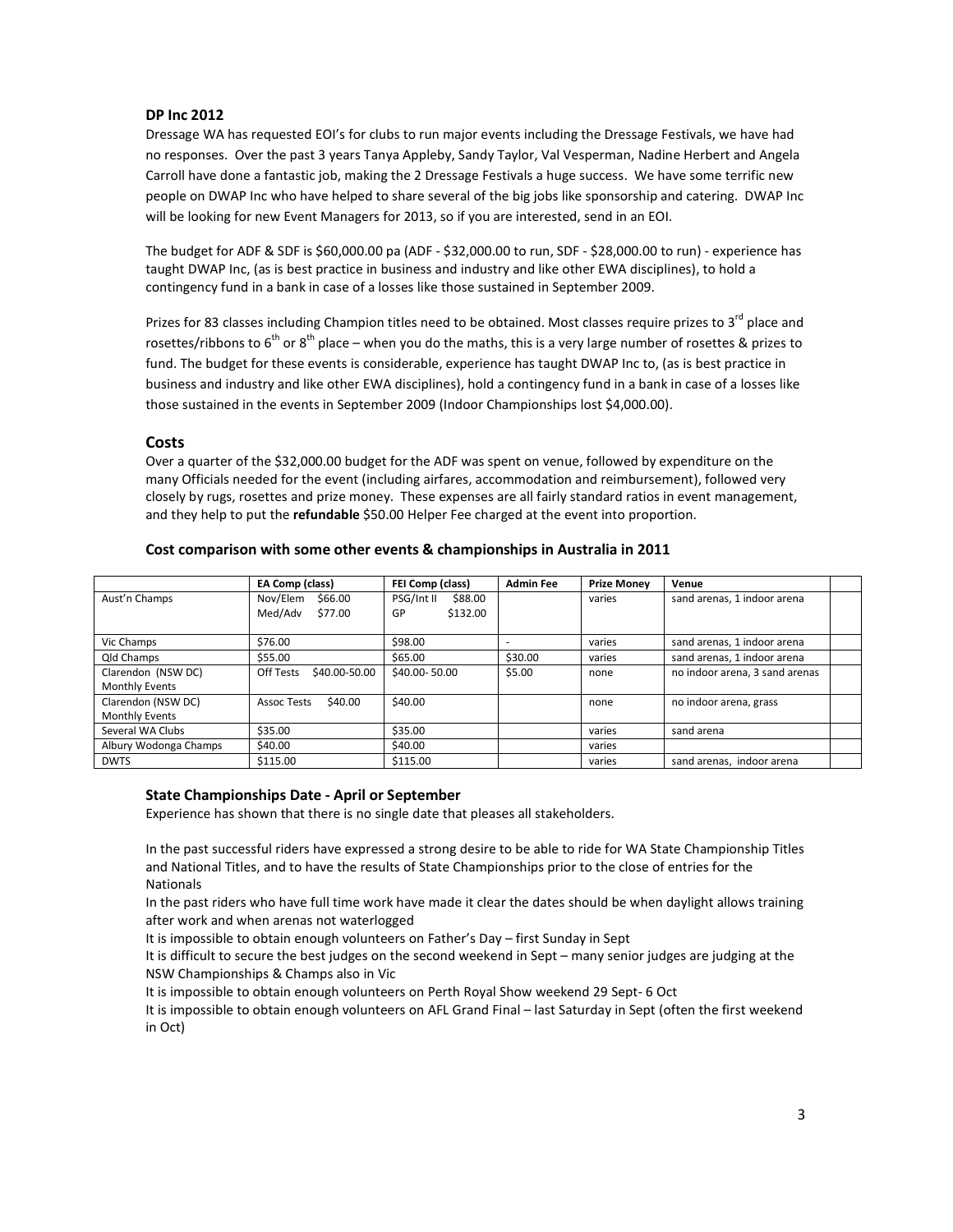# **Dressage Events in WA**

Feedback from a number of clubs last year to DWA was that entries were disappointing – this meant that some clubs put in a lot of work and raised almost no funds, they only just broke even. This influenced a number of clubs to reduce the number of events they planned to hold in 2012. Unless entry numbers grow, clubs will be reluctant to add more Dressage events to their calendar.

| Jan  | $21 - 22$ | <b>Southern Districts DC</b>            | <b>DHOYL Round Off &amp; Assoc</b>   |  |
|------|-----------|-----------------------------------------|--------------------------------------|--|
|      |           | <b>Summer Solstice - Albany</b>         |                                      |  |
| Jan  | 28        | FoSEC cancelled                         | Off/Assoc                            |  |
| Jan  | 29        | Perth DC                                | Training                             |  |
| Jan  | 29        | FoSEC cancelled                         | Off/Assoc                            |  |
| Jan  | 29        | Orange Grove H&PC                       | Off & Assoc & Interschool Qualifier  |  |
|      |           |                                         |                                      |  |
| Feb  | 5         | Serpentine H&PC                         | Off & Assoc                          |  |
| Feb  | 11        | FoSEC cancelled                         | Off/Assoc                            |  |
| Feb  | 19        | Perth DC                                | Training                             |  |
| Feb  | 19        | Dryandra REA                            | Training                             |  |
|      |           |                                         |                                      |  |
| Mar  | 4         | Margaret River & DC                     | Off & Assoc                          |  |
| Mar  | 11        | Henty RC                                | Off & Assoc                          |  |
|      |           |                                         |                                      |  |
| Mar  | 11        | <b>PDC</b>                              | <b>DHOYL Round Off &amp; Assoc</b>   |  |
| Mar  | 18        | FoSEC cancelled                         | Off/Assoc                            |  |
| Mar  | 24        | Swan River DC Elem-GP Series 1          | Off                                  |  |
| Mar  | 25        | Swan Valley EP                          | Off & Assoc                          |  |
|      |           |                                         |                                      |  |
| Apr  | 1         | <b>Busselton H&amp;PC</b>               | Off & Assoc                          |  |
| Apr  | $13 - 16$ | Interschools                            |                                      |  |
| Apr  | $21 - 22$ | <b>Autumn Dressage Festival - State</b> | 2 x DHOYL Rounds Freestyle Challenge |  |
|      |           | <b>Champs</b>                           | Off & Assoc                          |  |
| Apr  | 22        | Geraldton Combined Equestrian           | Off & Assoc                          |  |
| Apr  | 29        | Gidgegannup EA                          | Off & Assoc                          |  |
| Apr  | 29        | Dryandra EA Narrogin                    | Training                             |  |
|      |           |                                         |                                      |  |
| May  | $3 - 6$   | Sydney CDI3* & CDIY                     |                                      |  |
|      |           |                                         |                                      |  |
| May  | 6         | Margaret River & Districts              | Off & Assoc                          |  |
| May  | 6         | <b>Transitions Inc</b>                  | Training                             |  |
| May  | 6         | Bunbury                                 | Off & Assoc                          |  |
| May  | 12        | Swan River DC Elem-GP Series 2          | Off                                  |  |
| May  | 12        | Swan Valley DA                          | Off & Assoc                          |  |
| May  | 13        | Pinjarra H&PC                           | Off & Assoc                          |  |
| May  | 13        | Geraldton Combined Equestrian           | Off & Assoc                          |  |
| May  | 20        | Mid-West DC DRTA Geraldton              | Off & Assoc                          |  |
| May  | 20        | Katanning EA                            | Assoc & Unoff                        |  |
| May  | $26 - 27$ | Southern Districts DC                   | Off/Assoc                            |  |
| May  | 28        | Perth DC                                | Training                             |  |
| May  | 28-29     | Southern Districts DC - Albany          | Off & Assoc                          |  |
| May  | 26        | Perth DC                                | <b>Training</b>                      |  |
|      |           |                                         |                                      |  |
| June | 10        | Margaret River & Districts              | Off & Assoc                          |  |
| June | 10        | Kalamunda DA                            | Assoc & Training                     |  |
| June | 10        | Geraldton Combined Equestrian           | Off & Assoc                          |  |
| June | 20        | <b>Serpentine H&amp;PC</b>              | <b>DHOYL Round Off &amp; Assoc</b>   |  |
| June | 30        | <b>Dryandra EA Narrogin</b>             | <b>DHOYL Round Off &amp; Assoc</b>   |  |
| June | 30        | Zamia ARC (Darlington)                  | Assoc                                |  |